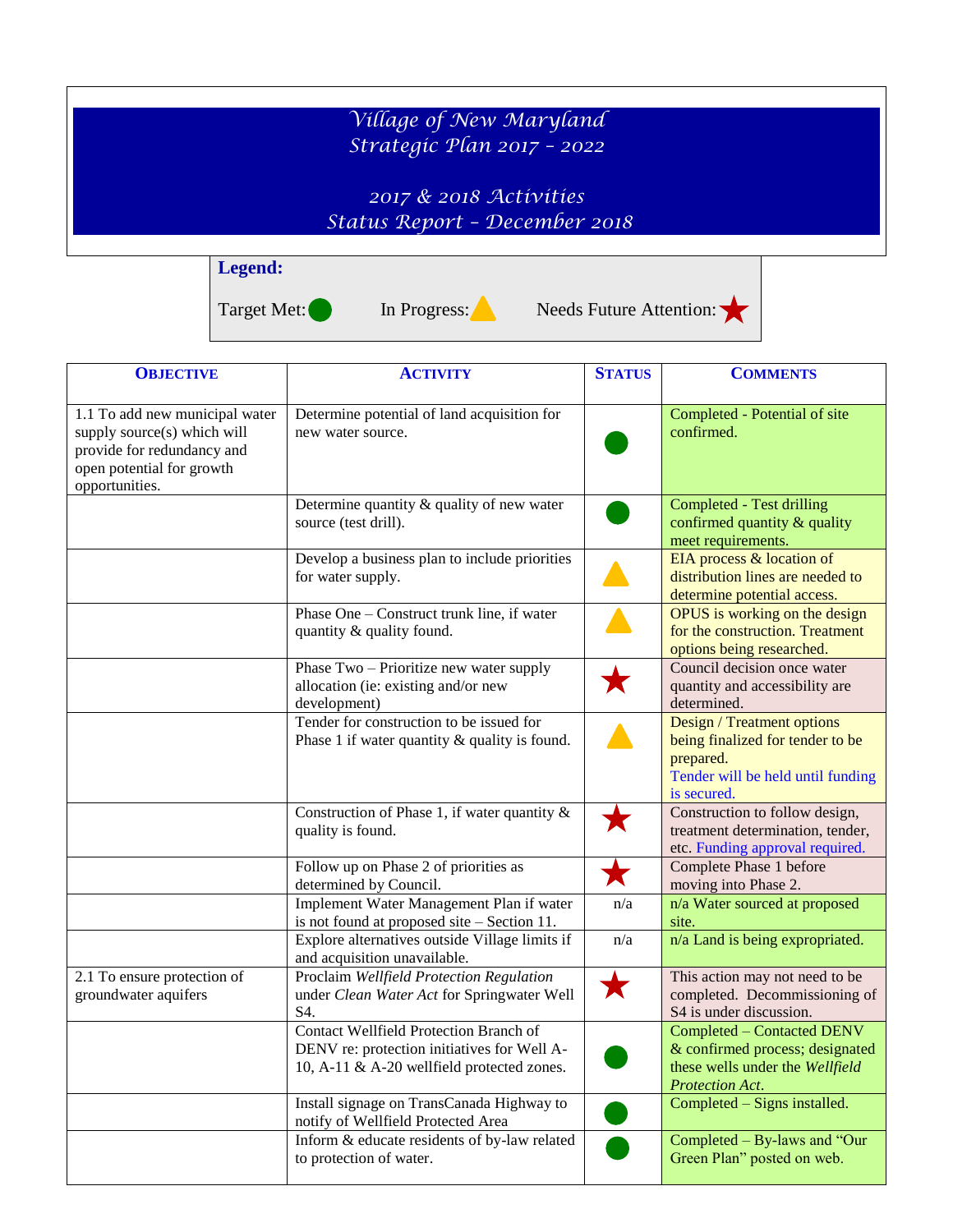## *Strategic Plan 2017 – 2022 Status Update – December 2018*

| <b>OBJECTIVE</b>                                                                                           | <b>ACTIVITY</b>                                                                                                                                                 | <b>STATUS</b> | <b>COMMENTS</b>                                                                                                                                                                                                                        |
|------------------------------------------------------------------------------------------------------------|-----------------------------------------------------------------------------------------------------------------------------------------------------------------|---------------|----------------------------------------------------------------------------------------------------------------------------------------------------------------------------------------------------------------------------------------|
| 3.1 To avoid flooding &<br>backflow into residents' homes<br>& reduce risk to municipal<br>infrastructure. | Adoption of final Storm Water Management<br>Plan                                                                                                                |               | Completed - Plan adopted by<br>Council.                                                                                                                                                                                                |
|                                                                                                            | Lobby for approval (Daniel Drive Project)                                                                                                                       |               | Completed – Lobbying efforts of<br>Council successful.                                                                                                                                                                                 |
|                                                                                                            | Daniel Drive Phase 1 Project:<br>Design & Tender Preparation<br>➤<br>Award Tender<br>➤<br>Construction<br>⋗                                                     |               | - Completed – Design & Tender<br>- Completed - Tender Awarded<br>to Monteith's.<br>- Construction completed                                                                                                                            |
|                                                                                                            | Council approval to update Specifications<br>for Developers document.                                                                                           |               | Council approved funding for<br>the document update.                                                                                                                                                                                   |
|                                                                                                            | Collaborate on document (Specs for<br>Developers) review.                                                                                                       |               | This project was delayed due to<br>Rob's focus on priority projects.<br>He and John have discussed how<br>to proceed from the work Rob<br>has completed to date and will<br>meet early in January 2019 to<br>move the project forward. |
| 3.2 To complete the Tier One<br>priority projects as identified in<br>the Storm Water Management<br>Plan   | Sunrise Estates Drive / Lark Street Culvert<br>Replacements;<br>$\triangleright$ Design & Tender Preparation<br>Award Tender<br>➤<br>Construction<br>⋗          |               | Completed - Culvert<br><b>Replacement Project completed</b><br>in 2017.                                                                                                                                                                |
|                                                                                                            | Bismark Street Storm Sewer Upgrade -<br>Phase Two:<br>Design & Tender Preparations<br>➤<br>Award Tender<br>⋗<br>Construction<br>⋗                               |               | - Completed - Tender has been<br>prepared.<br>- Tender will be issued early in<br>new year.<br>- Construction to follow tender<br>award.                                                                                               |
|                                                                                                            | Bismark Street Storm Sewer Upgrade -<br>Phase Three:<br>Approval of Council<br>➤<br>Design & Tender Preparations<br>➤<br>Award Tender<br>⋗<br>Construction<br>⋗ |               | Phase Two and Three will be<br>completed together as one<br>project.                                                                                                                                                                   |
| 4.1 To ensure wastewater<br>system has capacity for new<br>developments.                                   | Develop Wastewater System Master Plan                                                                                                                           |               | A draft plan was reviewed by<br><b>Council and Rockland is</b><br>working with WSP to finalize<br>the document.                                                                                                                        |
| 5.1 To keep New Maryland a<br>community of choice.                                                         | To prepare a business case in conjunction<br>with the annual budget re how the tax base<br>and tax rate needs to support enhanced or<br>existing services.      |               | Completed & Continuous -<br>Completed in the 2018 Budget<br><b>Public Information Summary</b><br>document (and will be<br>completed annually with budget<br>reports).                                                                  |
| 5.2 To ensure the tax rate<br>adequately sustains and<br>supports services to be<br>delivered.             | Measures the increase in the tax base.                                                                                                                          |               | Completed & Continuous -<br>Completed annually with the<br>Budget process.                                                                                                                                                             |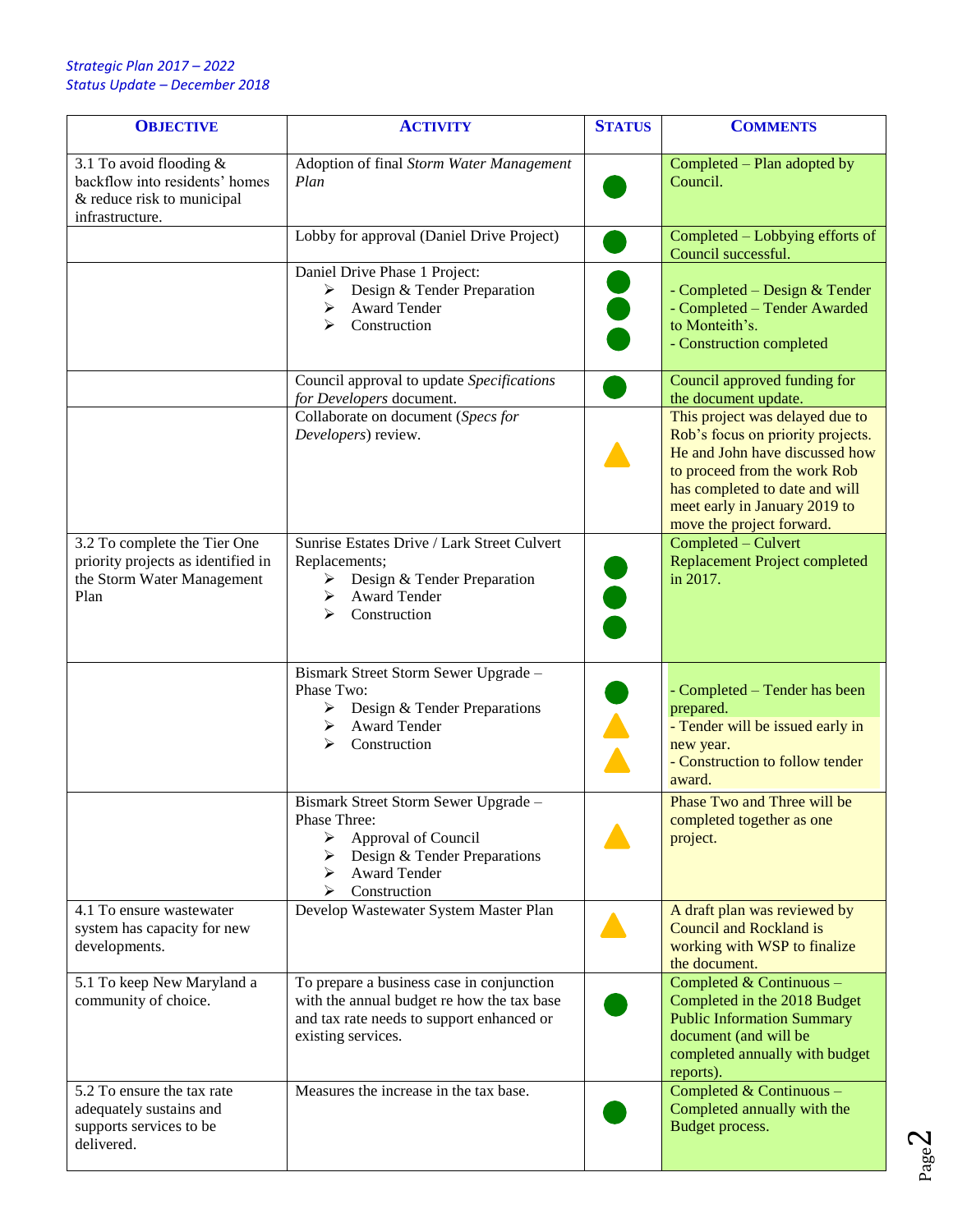| <b>OBJECTIVE</b>                                                                        | <b>ACTIVITY</b>                                                                                                                                                       | <b>STATUS</b> | <b>COMMENTS</b>                                                                                                          |
|-----------------------------------------------------------------------------------------|-----------------------------------------------------------------------------------------------------------------------------------------------------------------------|---------------|--------------------------------------------------------------------------------------------------------------------------|
|                                                                                         | Measure the new number of residential<br>units.                                                                                                                       |               | Completed & Continuous -<br>Completed in the annual<br>building permit report summary.                                   |
|                                                                                         | Measure percentage of budget derived from<br>fiscal services.                                                                                                         |               | Completed & Continuous -<br>Completed annually with the<br>Budget process.                                               |
|                                                                                         | Measure percentage of budget comprised of<br>provincial downloading.                                                                                                  |               | Completed annually with the<br>budget process.                                                                           |
|                                                                                         | Track funding agreements to show value for<br>money (part of budget process).                                                                                         |               | Completed & Continuous -<br>Completed with the 2018 Budget<br>process & with annual budget.                              |
| 5.3 To ensure operational<br>efficiency                                                 | Leverage opportunities to generate<br>alternative revenue sources                                                                                                     |               | On-going by department heads<br>with each budget process.                                                                |
|                                                                                         | Advance a culture of continuous<br>improvements to achieve operational<br>efficiencies.                                                                               |               | Training & development is<br>ongoing. Capacity issues will<br>need further investigation.                                |
| 5.4 To increase awareness of<br>Capital Expenditure forecasts<br>and needs.             | Present an annual evaluation of the 5-year<br>Capital budget plan                                                                                                     |               | Completed & Continuous -<br>Focus shifts a bit with the Asset<br>Management Process and we<br>look at more than 5 years. |
| 6.1 Healthier/happier residents<br>with a high quality of life                          | Upgrades to existing facilities and<br>equipment (yearly review)                                                                                                      |               | Centennial Park & Shaw Park<br>equipment installed. Reviewed<br>annually with budget process.                            |
|                                                                                         | Park in Castle Acres                                                                                                                                                  |               | Negotiations with land owner<br>unsuccessful to date.                                                                    |
|                                                                                         | Explore feasibility of a trail between NMES<br>and NM Centre.                                                                                                         |               | Completed - Investigative work<br>was undertaken via a site walk<br>and contact with property<br>owners.                 |
|                                                                                         | Develop Trail                                                                                                                                                         |               | Status uncertain due to lack of<br>interest from property owners,<br>cost, security issues, etc.                         |
|                                                                                         | Develop a strategy toward becoming an<br>Age-Friendly Community.                                                                                                      |               | - Completed - Determined<br>strategy & formed ad hoc<br>committee.                                                       |
|                                                                                         | Present strategy to Council                                                                                                                                           |               | - Completed – Council struck the<br>ad hoc committee.                                                                    |
|                                                                                         | <b>Implement Action Plan</b>                                                                                                                                          |               | - Seniors Advisory Committee<br>overseeing implementation of<br>items in the Action Plan.                                |
|                                                                                         | Assess Village of New Maryland<br>demographics from Stats Canada to better<br>understand the types of activities and<br>programs most appropriate to offer residents. |               | Completed - Stats Canada and<br>senior's survey data confirms<br>stats for youth and seniors.                            |
|                                                                                         | Continue to monitor speed radar reports                                                                                                                               |               | Speed radar data is continuously<br>gathered and monitored<br>monthly.                                                   |
| 7.1 To encourage and support<br>community growth in keeping<br>with the Municipal Plan. | Assess changes in Municipalities Act to<br>determine how VONM will promote or<br>entice new development.                                                              |               | Completed – reviewed new<br><b>Local Governance Act with</b><br><b>Council relating to Economic</b><br>Development.      |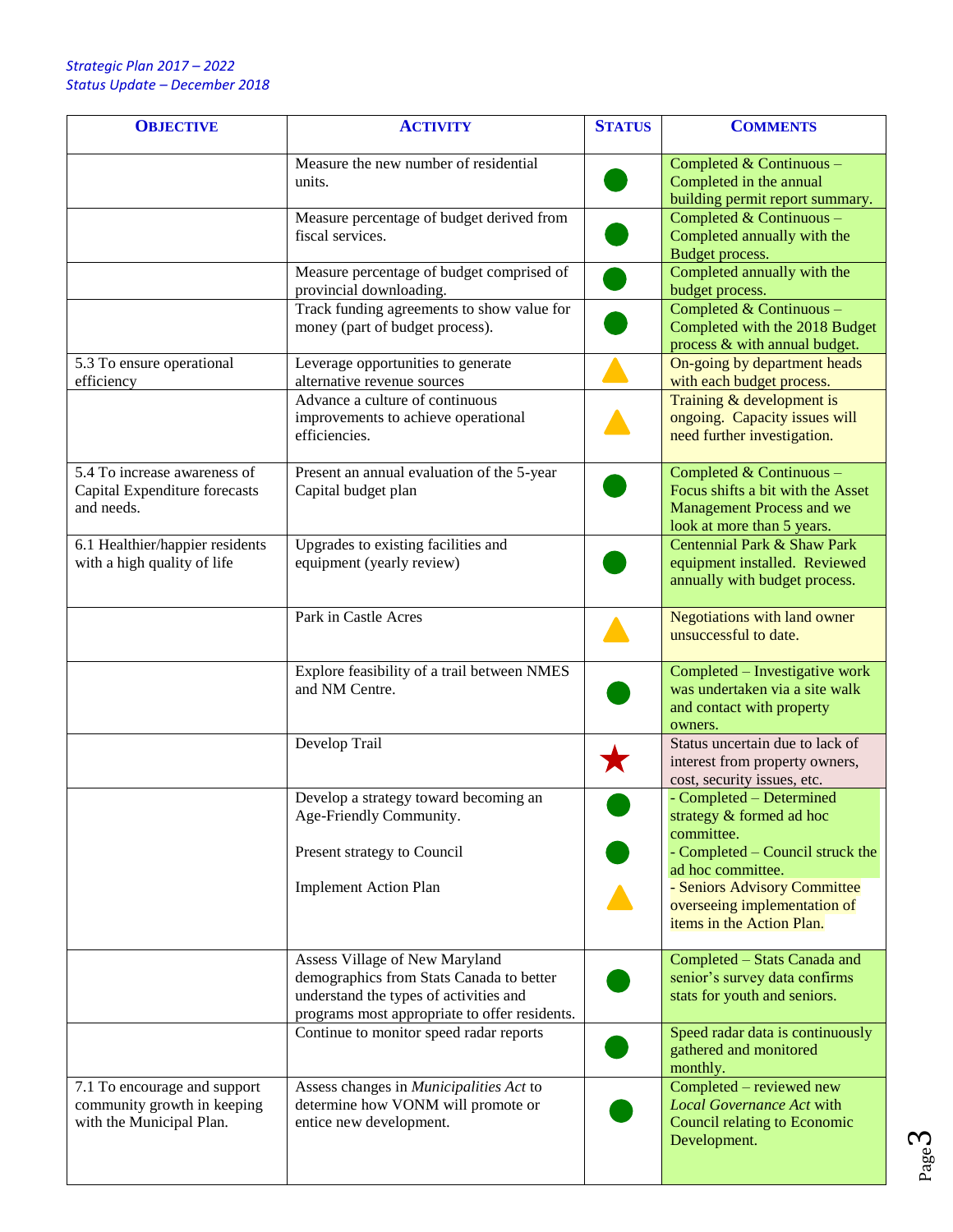| <b>OBJECTIVE</b>                                                                                                                              | <b>ACTIVITY</b>                                                                                                                                                           | <b>STATUS</b> | <b>COMMENTS</b>                                                                                                                                                                                                                                          |
|-----------------------------------------------------------------------------------------------------------------------------------------------|---------------------------------------------------------------------------------------------------------------------------------------------------------------------------|---------------|----------------------------------------------------------------------------------------------------------------------------------------------------------------------------------------------------------------------------------------------------------|
|                                                                                                                                               | Develop a housing needs assessment and<br>fact sheet to identify need and potential for<br>senior housing and other higher density<br>development for review by Council.  |               | Completed - Document was<br>prepared and presented to<br>Council.                                                                                                                                                                                        |
|                                                                                                                                               | Encourage Council's continued support of<br>regional economic development strategies<br>and participation in organizations that<br>promote economic development.          |               | Council representation on RSC<br>11 Board, Ignite Fredericton<br>Board and members of the<br><b>Fredericton Chamber of</b><br>Commerce.                                                                                                                  |
|                                                                                                                                               | Review of high density proposal concept(s)<br>of Forbes property previously presented to<br>Council in March 2012.                                                        |               | Completed - Previous concepts<br>were reviewed with Council.                                                                                                                                                                                             |
|                                                                                                                                               | Solicit expressions of interest for<br>development of Forbes property as a higher<br>density development.                                                                 |               | REI was issued with no<br>response, however currently<br>working with developer.<br>Council budgeted funds to<br>improve infrastructure needed to<br>develop front portion of property<br>and Bradshaw Drive project will<br>be completed early in 2019. |
| 8.1 To promote a green and<br>energy efficient community that<br>is resilient to climate change.                                              | Compile a community climate change<br>strategy to identify, monitor and track<br>progress re: local impacts associated with<br>climate change (Municipal Plan By-law 1.8) |               | Contract was awarded to Stantec<br>and project is underway for the<br><b>Climate Change Adaptation</b><br>Strategy report.                                                                                                                               |
| 8.2 To ensure policies and<br>activities take into consideration<br>issues of climate change, energy<br>efficiency and water<br>conservation. | Installation of solar panels at the NM Centre                                                                                                                             |               | Completed - Solar panels were<br>installed.                                                                                                                                                                                                              |
|                                                                                                                                               | Promote public education on solar energy<br>efficiency programs & trends.                                                                                                 |               | Videos and links have been<br>posted to our website and<br>promotional will be ongoing<br>through the Climate Change<br><b>Adaptation Strategy project.</b>                                                                                              |
|                                                                                                                                               | Implement energy efficiency upgrades to<br>municipal office and facilities.                                                                                               |               | Completed: solar panels installed<br>on NM Centre, heat pump &<br>new windows installed at<br>Victoria Hall, Village office<br>lights changed to motion sensors<br>& hot water tank size reduced.                                                        |
|                                                                                                                                               | Amend Terms of Reference of SERC to<br>include energy efficiency initiatives.                                                                                             | n/a           | $n/a - SERC$ has completed their<br>mandate and staff have taken on<br>responsibilities for energy<br>efficiency initiatives.                                                                                                                            |
| 8.3 To ensure the Village serves<br>as a role model to residents on<br>issues of efficient energy use<br>and water consumption<br>practices.  | Hold public forums on climate change,<br>energy efficiency and water conservation.                                                                                        |               | Public meeting(s) were held as<br>part of the Climate Change<br>Adaptation Strategy and we will<br>continue to solicit input from the<br>public.                                                                                                         |
| 9.1 To ensure customer focused<br>service to residents.                                                                                       | Assess and change if applicable the method<br>of invoicing.                                                                                                               |               | Completed - Invoicing method<br>improved with software.                                                                                                                                                                                                  |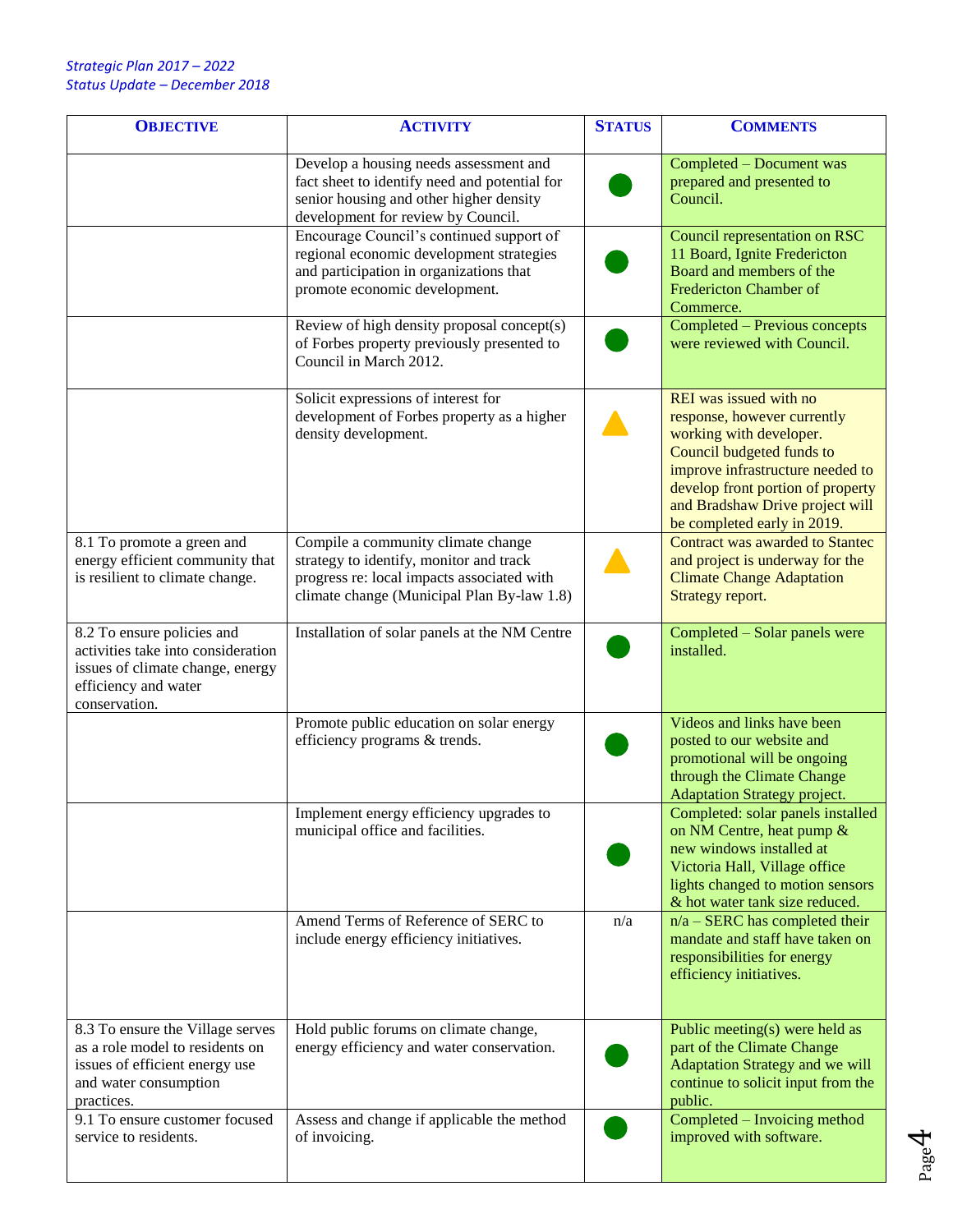| <b>OBJECTIVE</b>                                                               | <b>ACTIVITY</b>                                                                                                                    | <b>STATUS</b> | <b>COMMENTS</b>                                                                                                                                                                                                                                       |
|--------------------------------------------------------------------------------|------------------------------------------------------------------------------------------------------------------------------------|---------------|-------------------------------------------------------------------------------------------------------------------------------------------------------------------------------------------------------------------------------------------------------|
|                                                                                | Promote focus on customer service through<br>new Position Profiles.                                                                |               | Completed – New position<br>profiles were completed, and<br>core competencies focused on<br>customer service were reiterated<br>with staff. Lunch & Learns<br>hosted on dealing with<br>Intergenerational residents and<br><b>Customer Relations.</b> |
|                                                                                | Evaluate programs for effectiveness.                                                                                               |               | Completed & Continuous -<br>Programs are evaluated annually<br>by Department Heads in<br>preparation for the budget<br>process.                                                                                                                       |
|                                                                                | Continue to promote public forums through<br>social media, e-news list, flyers, utility<br>billing, Community Bulletin Board, etc. |               | Completed & Continuous - Our<br>public events and services have<br>been and continue to be<br>promoted via the options noted.                                                                                                                         |
|                                                                                | Promote Council meetings on Social Media                                                                                           |               | Completed & Continuous - The<br>Council meetings have been<br>promoted and the agenda shared<br>for formal Council meetings.<br>The meetings are also broadcast<br>on Rogers TV. These practices<br>will continue.                                    |
|                                                                                | Promote events and activities on the<br>Mayor's Note pad on the website.                                                           |               | Completed & Continuous - The<br>Mayor provides updates as she<br>deems necessary.                                                                                                                                                                     |
|                                                                                | Make use of complaints/comments to assess<br>areas for effective improvements.                                                     |               | Completed & Continuous - Our<br>public works reporting system is<br>used to assess the complaints<br>/comments to identify areas for<br>effective improvements.                                                                                       |
| 10.1 To encourage a positive<br>work environment between<br>Council and Staff. | Continue support of training and<br>development.                                                                                   |               | Completed & Continuous -<br>Council continues to approve<br>training & development funds<br>and opportunities for staff.                                                                                                                              |
|                                                                                | Review HR Policy Manual to ensure<br>adequate benefits for staff.                                                                  |               | Completed & Continuous<br>Manual is reviewed on a regular<br>basis and amendments<br>recommended to Council.<br>Amendments in 2017 and May<br>2018 were approved by Council.                                                                          |
|                                                                                | Engage HR Consultant to promote<br>productive and positive relations and<br>teambuilding with Council and Senior Staff             |               | Completed - Council hired Yves<br>Gagnon to undertake a review of<br><b>Council-Senior Staff relations.</b>                                                                                                                                           |
|                                                                                | Engage HR Specialist for scheduled salary<br>review                                                                                |               | Completed - Gerald Walsh<br>Associates performed the salary<br>review in 2018 and the new<br><b>Compensation Scale was</b><br>adopted by Council.                                                                                                     |
|                                                                                | Organize Team Building Event for Council<br>and Staff                                                                              |               | A team building event needs to<br>be scheduled for Council and<br>Staff. Plan for early 2019.                                                                                                                                                         |